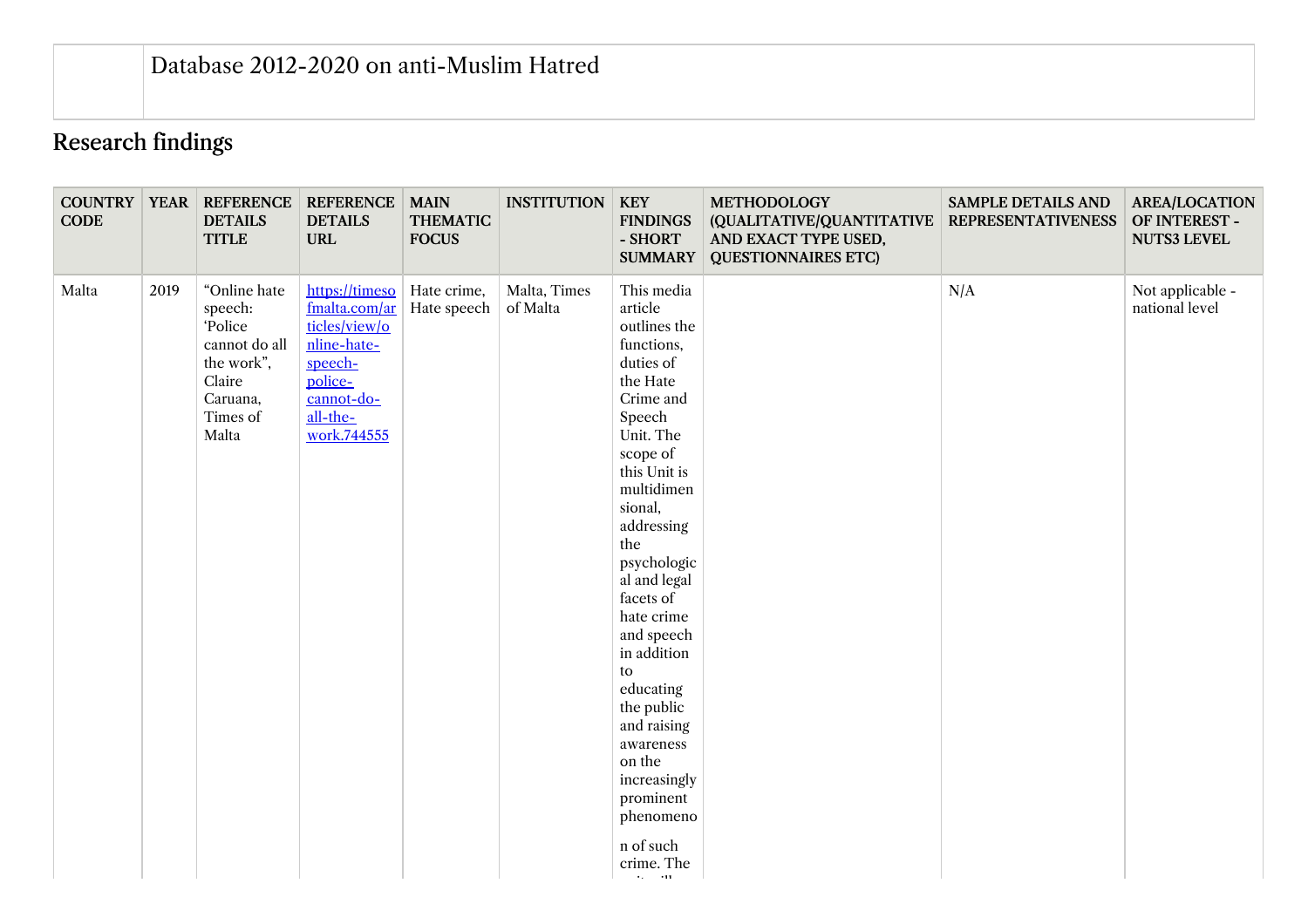|  |  |  | unit will                 |  |  |
|--|--|--|---------------------------|--|--|
|  |  |  | $\operatorname{assess}$   |  |  |
|  |  |  | clients and               |  |  |
|  |  |  | refer them                |  |  |
|  |  |  | for the                   |  |  |
|  |  |  | support                   |  |  |
|  |  |  | needed i.e                |  |  |
|  |  |  | therapeutic               |  |  |
|  |  |  | services or               |  |  |
|  |  |  | legal                     |  |  |
|  |  |  | assistance.               |  |  |
|  |  |  | Counselling               |  |  |
|  |  |  | and other                 |  |  |
|  |  |  | therapeutic               |  |  |
|  |  |  | services are              |  |  |
|  |  |  | offered as                |  |  |
|  |  |  | well as free              |  |  |
|  |  |  | legal aid to              |  |  |
|  |  |  | victims of                |  |  |
|  |  |  | hate crime                |  |  |
|  |  |  | and/or hate               |  |  |
|  |  |  | ${\rm speech}$            |  |  |
|  |  |  | who wish                  |  |  |
|  |  |  | to forward                |  |  |
|  |  |  | their case                |  |  |
|  |  |  | to the                    |  |  |
|  |  |  | police                    |  |  |
|  |  |  | and/or                    |  |  |
|  |  |  | prosecute                 |  |  |
|  |  |  | the                       |  |  |
|  |  |  | perpetrator.              |  |  |
|  |  |  | The unit                  |  |  |
|  |  |  | also aims to              |  |  |
|  |  |  | educate the               |  |  |
|  |  |  | general                   |  |  |
|  |  |  | public as                 |  |  |
|  |  |  | well as                   |  |  |
|  |  |  | providing                 |  |  |
|  |  |  |                           |  |  |
|  |  |  | training to<br>staff and  |  |  |
|  |  |  | other                     |  |  |
|  |  |  |                           |  |  |
|  |  |  | professional              |  |  |
|  |  |  | $\boldsymbol{s}$ in other |  |  |
|  |  |  | organisatio               |  |  |
|  |  |  | ns about<br>the effects   |  |  |
|  |  |  |                           |  |  |